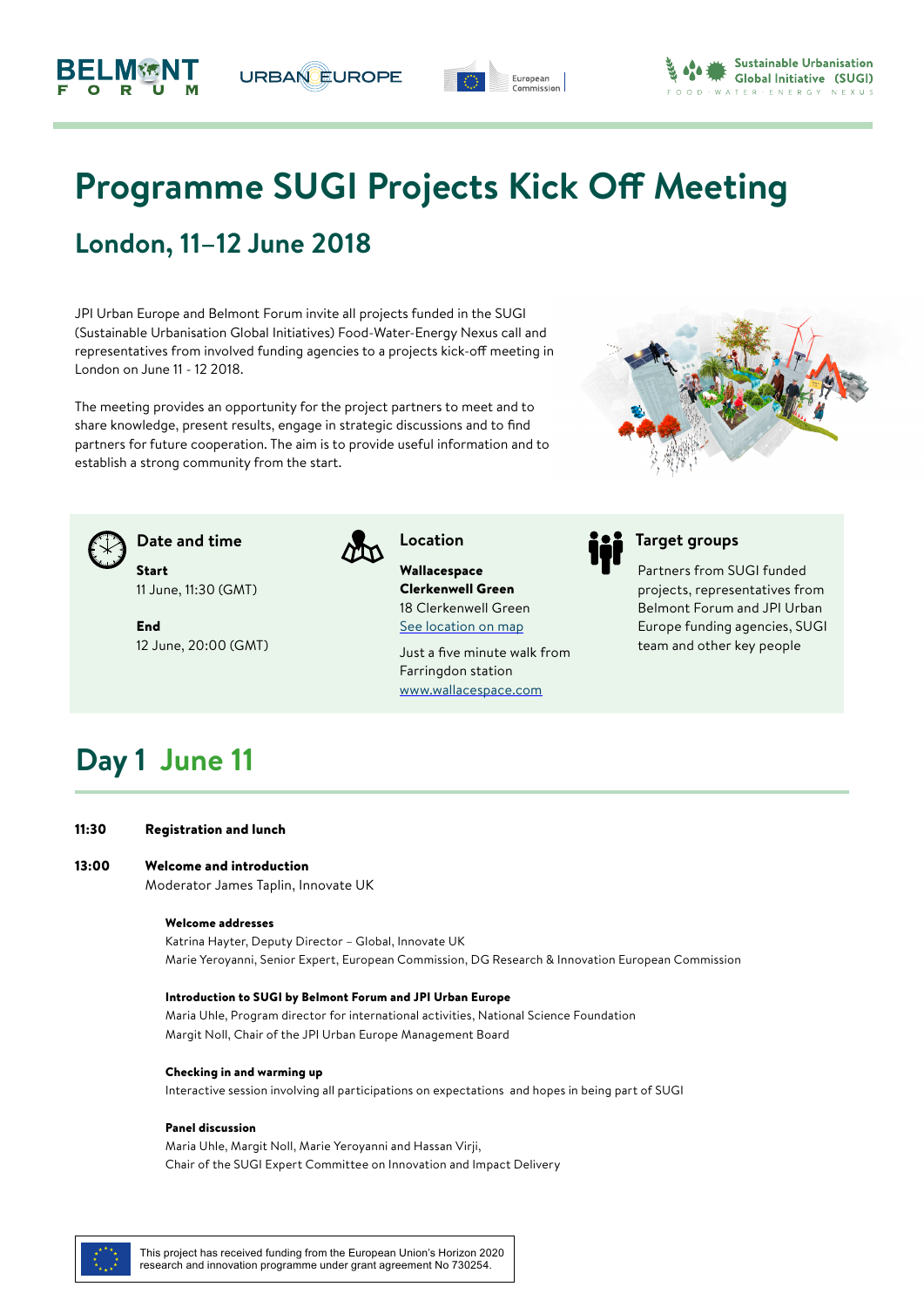## 14:00 A cavalcade of projects

Speed presentation from 15 SUGI projects

CITYFOOD, FEW-meter, M-NEX, Urbanising in Place, METABOLIC, Vertical Green 2.0 ENLARGE, IN-SOURCE, SUNEX, FUSE GLOCULL, WASTE FEW ULL, Creating interfaces, CRUNCH, IFWEN

Reflections from Hassan Virji

#### Break with poster session – time to connect and exchange ideas 14:45

#### Workshop: Investigating Food-Water-Energy Nexus approaches 15:30

Inspirational introduction by Joe Ravetz, Co-Director CURE, Manchester University

### Instructions to workshop

Break-out session with in-depth discussions and knowledge sharing among projects with the aim to discover shared interests, approaches and bring clarity into the complex issues of SUGI. During the session you will work in groups across projects investigating and comparing different understandings of the FWE nexus approach and how it is implemented in the projects. What are the potential synergies in a systemic approach to food, water and energy in an urban context, in the SUGI projects? Aim: to identify and map shared interests, complimentary approaches, topics for potential future cooperation and investigation.

#### Wrap-up of discussion 17:00

Groups report on outcomes from discussions with particular focus on shared interests.

Networking with drinks and snacks (ends at 18.00) 17:30

## **Day 2 June 12**

| 08:30 | Doors open                     |
|-------|--------------------------------|
|       | Coffee served in the cafeteria |

09:00 Welcome and introduction to day two Moderator James Taplin, Innovate UK

> Reporting back conclusions and take-aways from the workshop on day one Daniela Melandri, Coordinator of SUGI, Future Cities Catapult Susanna Ehlers, SUGI Theme Programme Office (TPO) Lead, National Science Foundation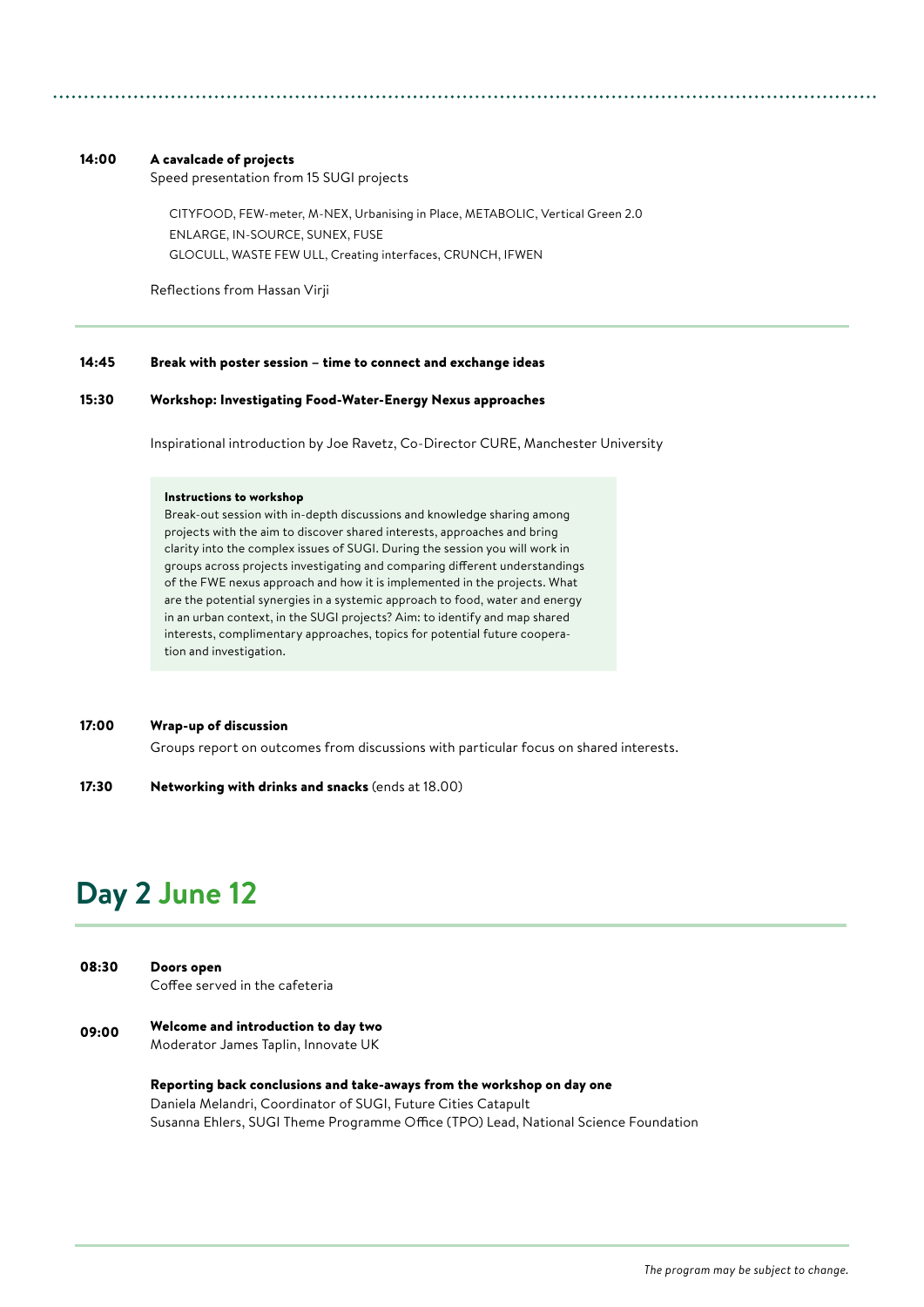#### Workshop: International cooperation, leadership and communication Inspirational introduction by Josh Tewksbury, Future Earth 09:15

## Instructions to workshop

Workshop to establish cooperation and communication structures and cultures that can make SUGI a success, overcoming the challenges of global cooperation and maximizing possible synergies. In this session you will discuss collaboration leadership and communication strategies in an international collaboration setting. Outcomes will feed into future SUGI support activities and future international calls.

- **Part 1** Collaboration leadership and communication
- **Part 2** Mapping of international and local networks and partners
- Part 3 Harvesting experiences from the call phase

#### 11:30 **Lunch**

#### **SUGI program activities 12**:**30**

Information from the SUGI team on upcoming SUGI activities, reports and requirements. Time for Q&A.

### **The SUGI overall framework and timeline**

Daniela Melandri, Coordinator of SUGI, Future Cities Catapult Susanna Ehlers, SUGI Theme Programme Office (TPO) Lead, National Science Foundation

### **Formal reporting and requirements**

Hanna Scheck, SUGI call secretariat, FFG

### **Monitoring projects' progress and impact**

Tina Vuga, ARRS Hassan Virji, Chair of the SUGI Expert Committee on Innovation and Impact Delivery

#### **Communication, support activities and events**

Katarina Schylberg and Magnus Brink, IQS, JPI Urban Europe management board

#### **Belmont Forum support activities** 13:45

Information on additional Belmont forum requirements and support activities.

## **Future Earth cross- project synthesis activities**

Josh Tewksbury, Future Earth

## **Global Sustainability Scholars**

Kirsten Rowell, University of Colorado Boulder

**Belmont Forum e-Infrastructures and Data Management– expectations on open data policy and data management and potential training opportunities** Clement Ng, JST and Matt Dobson, NERC